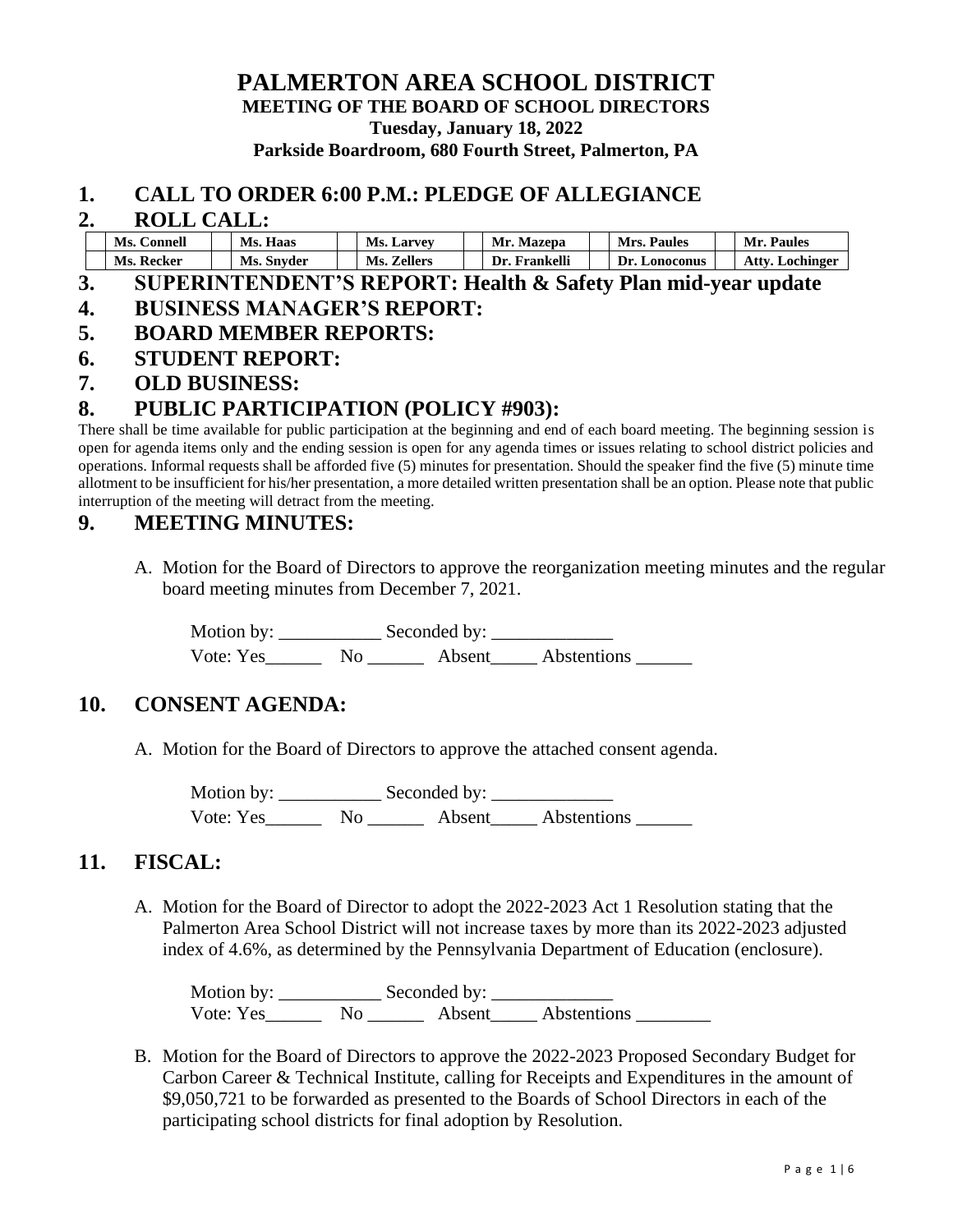Motion by: \_\_\_\_\_\_\_\_\_\_\_ Seconded by: \_\_\_\_\_\_\_\_\_\_\_\_\_ Vote: Yes\_\_\_\_\_\_\_\_ No \_\_\_\_\_\_\_\_ Absent\_\_\_\_\_ Abstentions \_\_\_\_\_\_\_

C. Motion for the Board of Directors to approve the 2022-2023 General Operating Budget of the Carbon Lehigh Intermediate Unit #21 for the fiscal year July 1, 2022 to June 30, 2023.

Motion by: Seconded by: Vote: Yes\_\_\_\_\_\_\_\_ No \_\_\_\_\_\_\_\_ Absent\_\_\_\_\_\_ Abstentions \_\_\_\_\_\_\_\_

D. Motion for the Board of Directors to approve the Lehigh Carbon Community College Operating Budget and Debt Service/Leases and Capital Budget for the fiscal year 2022-2023.

Motion by: \_\_\_\_\_\_\_\_\_\_\_ Seconded by: \_\_\_\_\_\_\_\_\_\_\_\_\_ Vote: Yes\_\_\_\_\_\_\_\_ No \_\_\_\_\_\_\_ Absent\_\_\_\_\_ Abstentions \_\_\_\_\_\_\_\_\_

### **12. OTHER:**

A. Motion for the Board of Directors to reapprove the district's Health and Safety Plan.

Motion by: \_\_\_\_\_\_\_\_\_\_\_\_\_\_\_\_\_\_\_\_\_ Seconded by: \_\_\_\_\_\_\_\_\_\_\_\_\_\_\_\_\_\_\_\_\_\_\_\_\_\_\_\_\_\_\_\_\_\_ Vote: Yes\_\_\_\_\_\_\_\_ No \_\_\_\_\_\_\_\_ Absent\_\_\_\_\_\_ Abstentions \_\_\_\_\_\_\_

## **13. PUBLIC PARTICIPATION:**

## **14. FOR THE GOOD OF THE ORDER:**

### **15. ADJOURNMENT:**

Motion by: \_\_\_\_\_\_\_\_\_\_\_ Seconded by: \_\_\_\_\_\_\_\_\_\_\_\_\_ Vote: Yes\_\_\_\_\_\_\_\_ No \_\_\_\_\_\_\_\_ Absent\_\_\_\_\_\_ Abstentions \_\_\_\_\_\_\_\_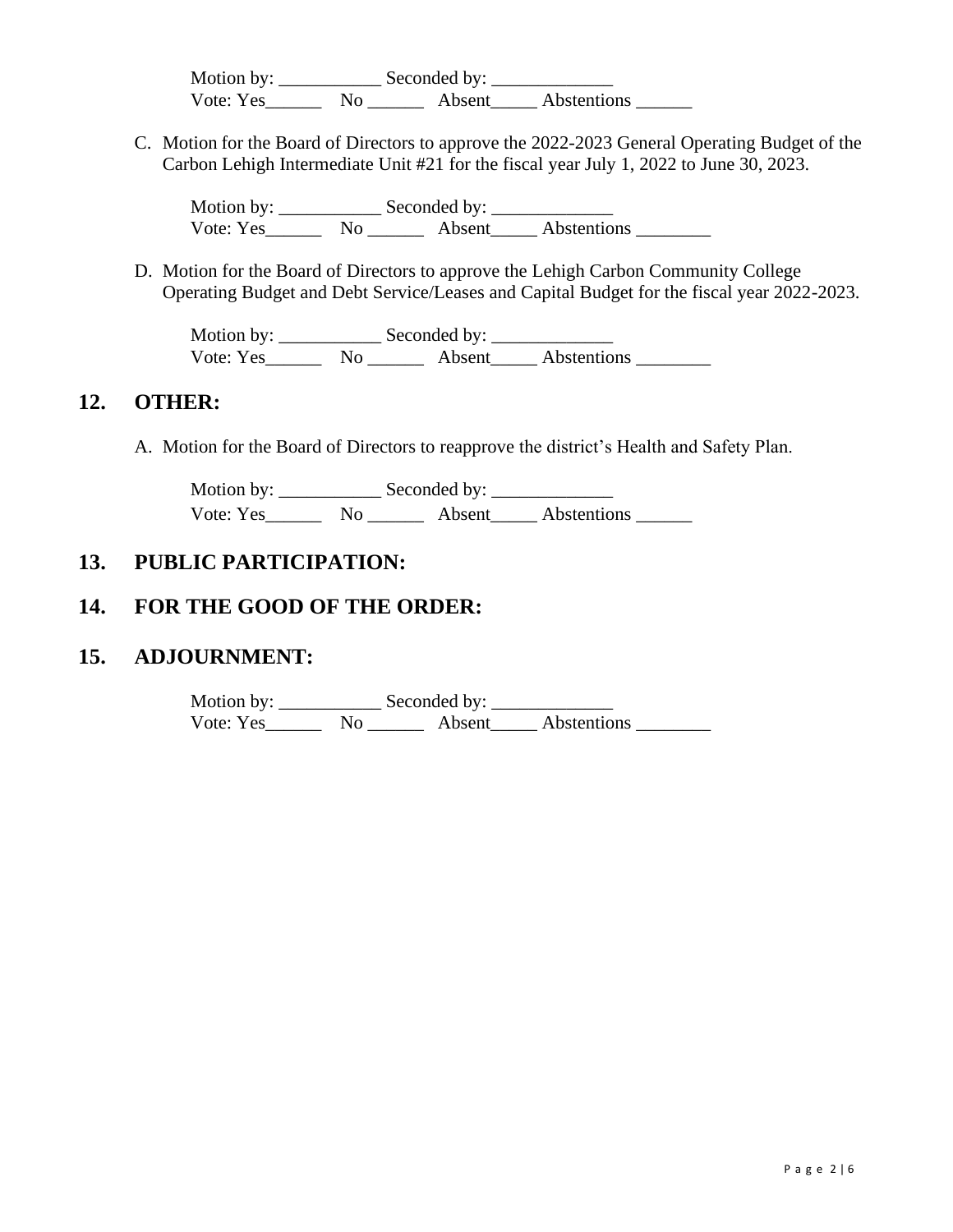## **PALMERTON AREA SCHOOL DISTRICT CONSENT AGENDA Tuesday, January 18, 2022**

# **1. FISCAL:**

- A. Approve the Accounts Payable Reports (enclosures)
- B. Approve the Treasurer's Reports (enclosures)
- C. Approve budget transfers
- D. Appoint Alan Lonoconus as delegate to the Carbon County Tax Collection Committee
- E. Appoint Jodi Frankelli as alternate delegate to the Carbon County Tax Collection Committee
- F. Appoint Berkheimer Associates, Bangor, PA, as the delinquent tax collector of the 2021-2022 school year per capita taxes effective January 1, 2022. There is no fee assessed to the district for this service as the fees are assessed to the taxpayer.
- G. Approve the updated Confidential Resolution with Berkheimer Associates, Bangor, PA, to reflect the position and not a specific person as its authorized representative to make requests and provide/transmit tax information (enclosure)
- H. Approve to exonerate the following current tax collectors from the collection of the 2021-2022 school year delinquent per capita taxes effective January 1, 2022 (enclosure):

| <b>Bowmanstown Borough</b>        | Maria Smith        | \$1,480.00  |
|-----------------------------------|--------------------|-------------|
| <b>Lower Towamensing Township</b> | Nicole Jahelka     | \$6,180.00  |
| Palmerton Borough                 | Lisa Nemeth        | \$13,110.00 |
| <b>Towamensing Township</b>       | <b>Brenda Drew</b> | \$6,360.00  |

- I. Approve the per capita tax exoneration lists (enclosure)
- J. Approve the contract retroactively with Nick Romano for DJ services for the Junior High School Winter Dance on December 17, 2021 (enclosure)
- K. Approve the contract with Nick Romano for DJ services for the Junior High School Dance on February 11, 2022 (enclosure)

### **2. PERSONNEL:**

- A. Approve Lindsey Armitage as Reading Specialist, at Master's, Step 7, at S.S. Palmer Elementary, at a salary of \$53,250 prorated effective upon the release from her current employer
- B. Approve Ryan Kish as an independent contractor to provide business manager services for the Palmerton Area School District at the rate of \$60.00/hour, as needed, for the 2021-2022 school year effective December 27, 2021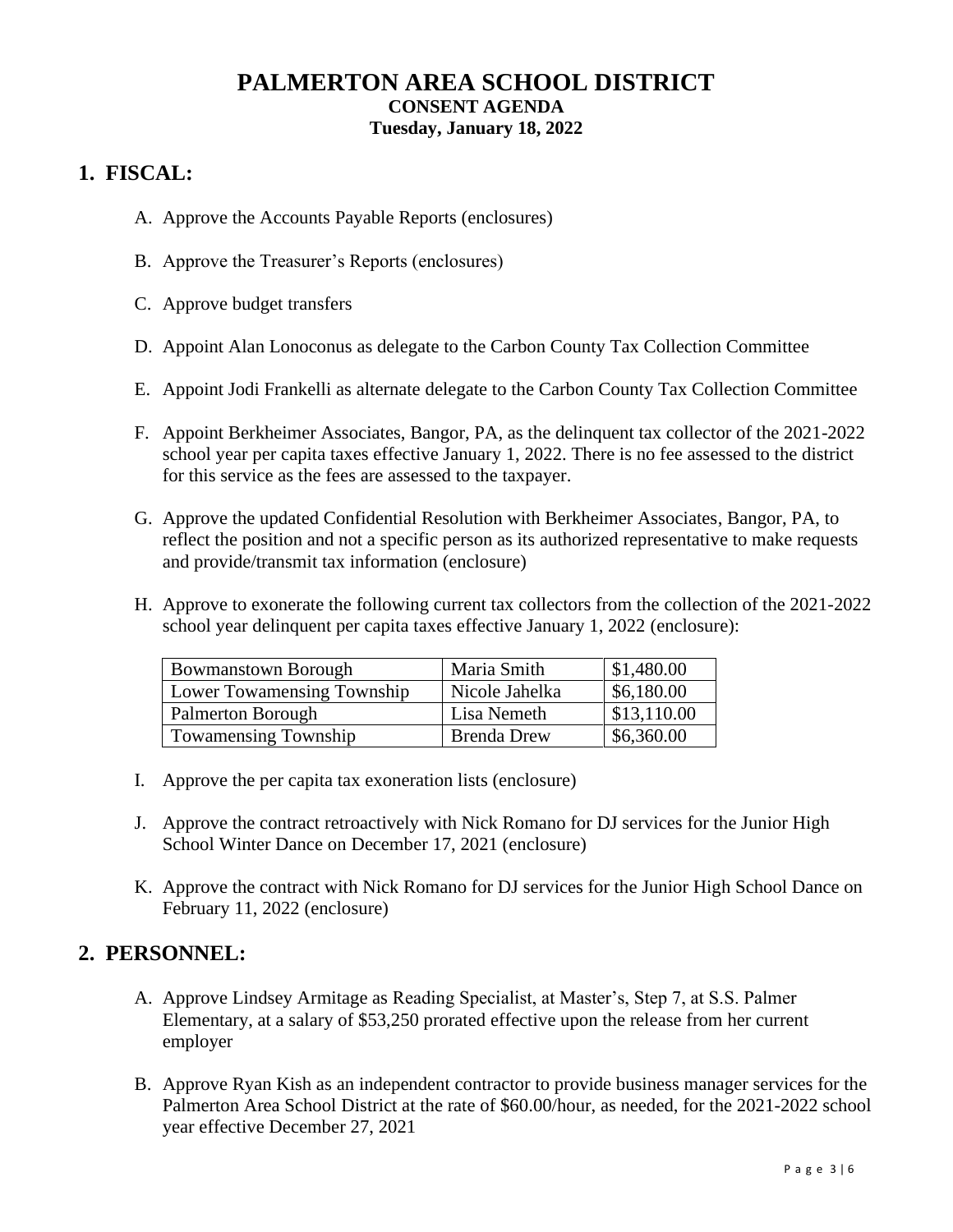- C. Approve retroactively Faro Hager as bus driver for the remainder of the 2021-2022 school year effective January 10, 2022
- D. Approve Carol Schnaiter in the following positions effective January 19, 2022:

| Substitute Teacher                        | At the rate of \$110/day    |
|-------------------------------------------|-----------------------------|
| <b>Substitute Instructional Assistant</b> | At the rate of \$10.00/hour |
| <b>Substitute Secretary</b>               | At the rate of \$10.00/hour |

- E. Accept the resignation of Amanda Kromer as food service worker effective January 28, 2022
- F. Approve Amanda Kromer as Instructional Assistant, S.S. Palmer Elementary, at the rate of \$16.28 per hour effective January 31, 2022
- G. Approve Family & Medical Leave from approximately January 24, 2022 for eight (8) weeks for employee #482
- H. Approve the uncompensated leave request from December 9, 2021 until released from physician for employee #520
- I. Approve the 40-day sick leave extension for employee #353 as per the terms of the PAESPA collective bargaining agreement
- J. Approve the following coaches for the remainder of the 2021-2022 school year effective January 19, 2022:

| <b>Michael Svetik</b> | <b>Baseball Volunteer Assistant Coach</b> |       |
|-----------------------|-------------------------------------------|-------|
| Michael Noyola        | Track Volunteer Assistant Coach           | $- -$ |
| Jonathan Perloni      | Track Volunteer Assistant Coach           | --    |

- K. Accept the resignation of Sonya Porter as Instructional Assistant effective January 14, 2022
- L. Accept the following resignations of coaches for the 2021-2022 school year:

| Samantha Curcio   | Softball Assistant Coach          | Effective December 12, 2021 |
|-------------------|-----------------------------------|-----------------------------|
| Jennifer Harrison | Softball MS Coach                 | Effective January 10, 2022  |
| Rachel Harry      | <b>Volleyball Assistant Coach</b> | Effective January 4, 2022   |

M. Approve the following fall coaches for the 2022-2023 school year:

| <b>FOOTBALL:</b>         |                            |         |
|--------------------------|----------------------------|---------|
| Christopher Walkowiak    | <b>Head Coach</b>          | \$6,352 |
| Mark Versuk              | <b>Assistant Coach</b>     | \$4,158 |
| <b>Michael Falcone</b>   | <b>Assistant Coach</b>     | \$4,158 |
| <b>Fred Lesher</b>       | <b>Assistant Coach</b>     | \$4,158 |
| Logan Lesher             | <b>Assistant Coach</b>     | \$4,158 |
| Alfredo Ortiz, Jr.       | <b>Assistant Coach</b>     | \$4,158 |
| <b>Christopher Frace</b> | Co-Assistant Coach $(1/2)$ | \$2,079 |
| William Cameron          | Co-Assistant Coach $(1/2)$ | \$2,079 |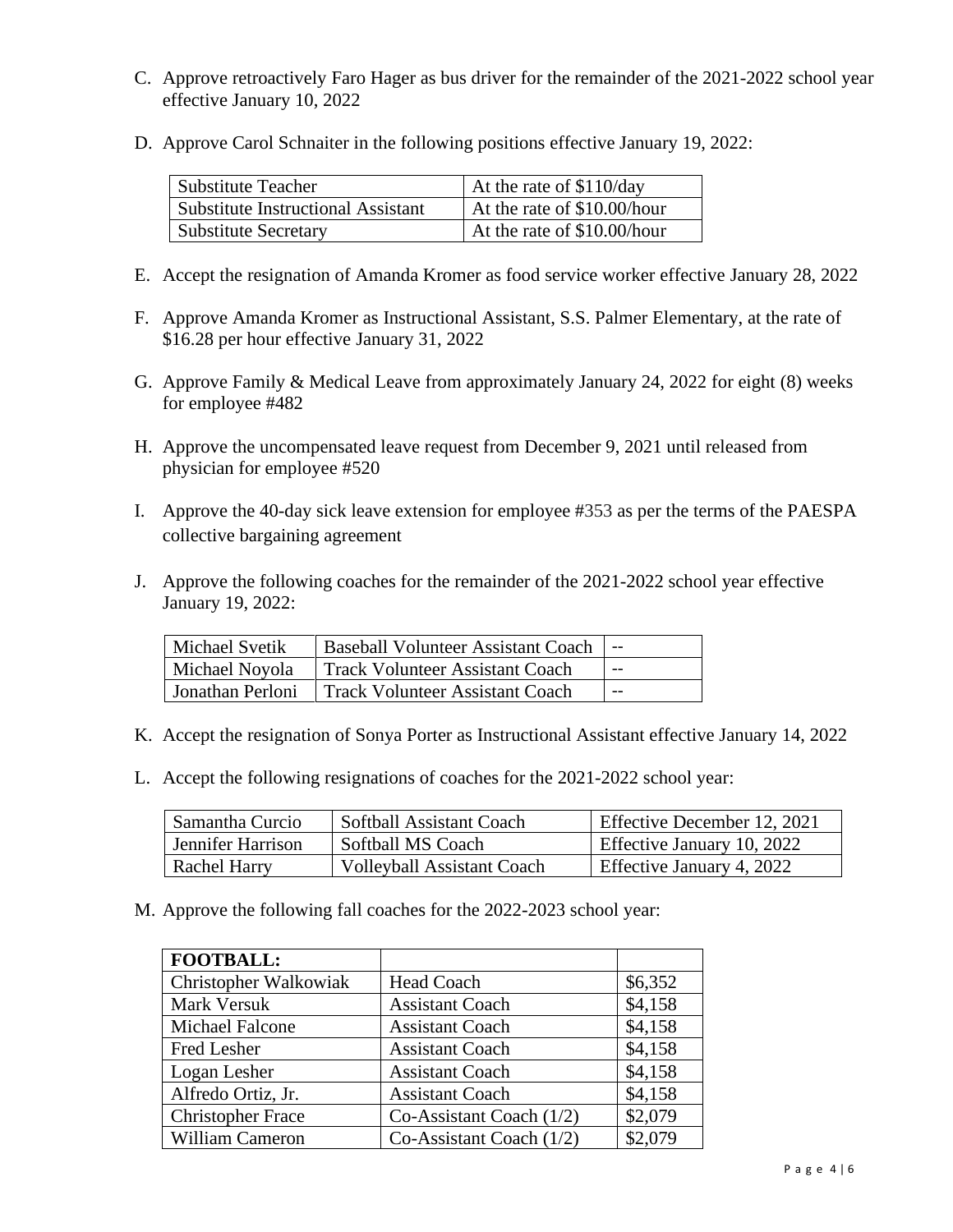| <b>James Hunsicker</b> | <b>Volunteer Assistant Coach</b> |         |
|------------------------|----------------------------------|---------|
| <b>Matthew Guedes</b>  | <b>Volunteer Assistant Coach</b> | --      |
|                        |                                  |         |
| <b>CROSS COUNTRY:</b>  |                                  |         |
| Michael J. Horvath     | <b>Assistant Coach (MS)</b>      | \$1,371 |
| Michael Noyola         | <b>Volunteer Assistant Coach</b> | $-$     |
|                        |                                  |         |
| <b>FIELD HOCKEY:</b>   |                                  |         |
| Lauren Salerno         | <b>Head Coach</b>                | \$4,177 |
| Tara Frantz            | <b>Assistant Coach</b>           | \$2,743 |
| <b>Brian Spadt</b>     | <b>Assistant Coach</b>           | \$2,743 |
| Abigail Everett        | <b>Volunteer Assistant Coach</b> | $-$     |
|                        |                                  |         |
| <b>SOCCER-BOYS:</b>    |                                  |         |
| Antonio Orlando        | <b>Head Coach</b>                | \$4,177 |
| William Hansen         | <b>Assistant Coach</b>           | \$2,743 |
| Jonathan Perloni       | <b>Volunteer Assistant Coach</b> | $-$     |
|                        |                                  |         |
| <b>SOCCER-GIRLS:</b>   |                                  |         |
| David O'Brien          | <b>Head Coach</b>                | \$4,177 |
| Lyndsey Heinrich       | <b>Assistant Coach</b>           | \$2,743 |
|                        |                                  |         |
| GOLF:                  |                                  |         |
| <b>Alexander Knoll</b> | Co-Head Coach                    | \$1,256 |
| <b>Justin Petersen</b> | Co-Head Coach                    | \$1,256 |
|                        |                                  |         |
| <b>VOLLEYBALL:</b>     |                                  |         |
| Marsha Thomas          | <b>Head Coach</b>                | \$4,177 |
| Jonathan Rodriguez     | <b>Volunteer Assistant Coach</b> | $-$     |

- N. Approve the removal of Nia Fratrik from the district's current substitute list
- O. Approve the horizontal movement of Felicia Fischer from Master's +15 to Master's +30 effective the second semester of the 2021-2022 school year
- P. Approve tuition reimbursements (enclosure)

## **3. OTHER:**

- A. Approve the 2022-2023 Program of Studies for the Palmerton Area Senior High School (enclosure)
- B. Approve the CLIU#21 Use of Funds Agreement IDEA Part B, Section 611, for the period of July 1, 2021 through June 30, 2022 (enclosure)
- C. Approve Jamie Schuler to attend the PA Department of Education Data Summit on March 20- 23, 2022, in Hershey, PA, at a cost not to exceed \$1,100.00 (enclosure)